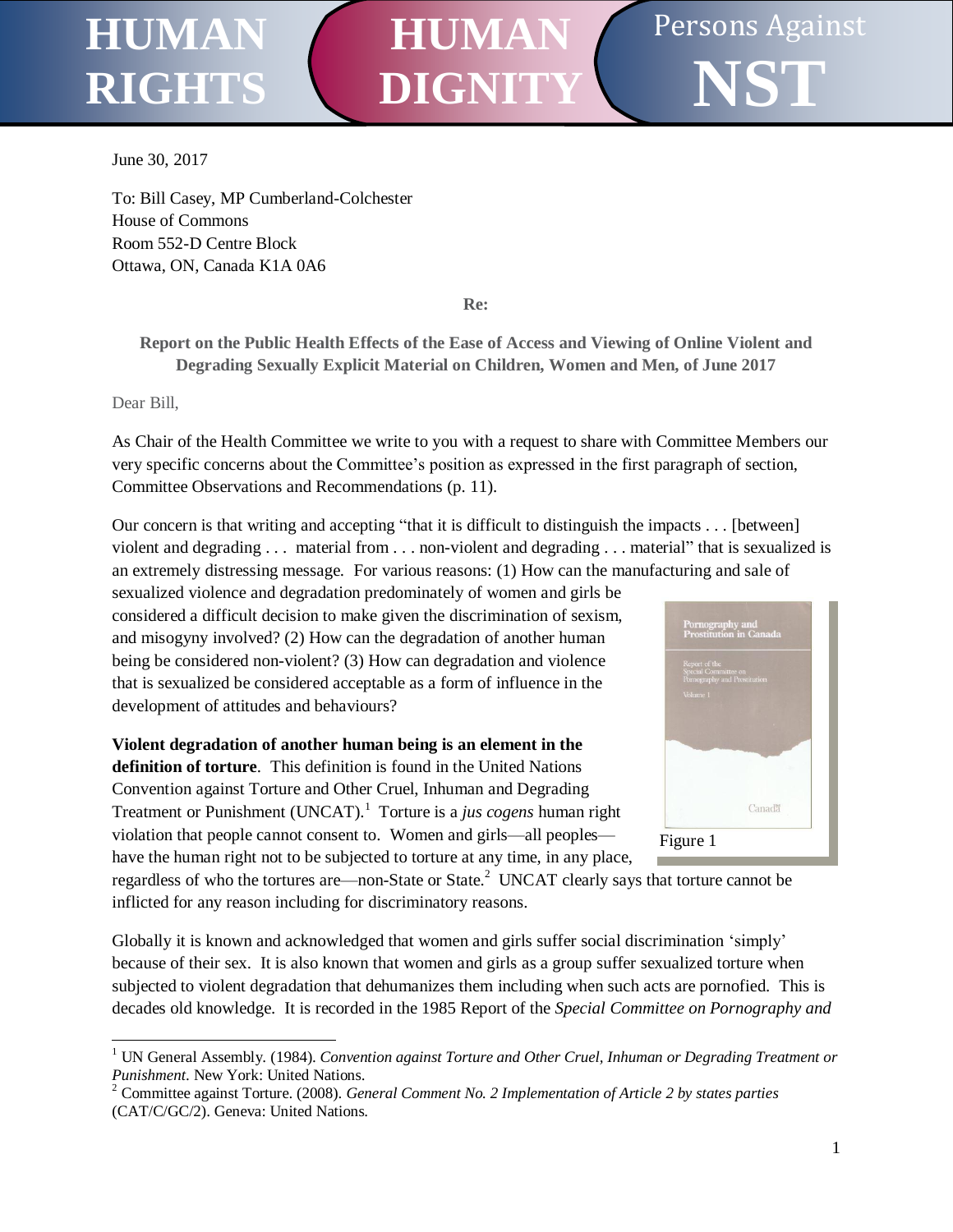*Prostitution, Volume 1* which says, "*Women are represented in scenarios of degradation, injury, abasement, torture* [emphasis added], *shown as filthy and inferior, bleeding, bruised, or hurt in a context that makes these conditions sexual*" (p.55).<sup>3</sup>

Speaking of torture, degradation, and injury, the panel received briefs that explained sexualized torture and its consequential long term injuries. One brief spoke specifically about rectal prolapsed a consequence of "rough anal sex" and "anal leakage.<sup>4</sup> Why should such anal injury be considered "sex"? Our brief listed some of the consequences suffered by women who were, as children, subjected to all forms of torture by non-State actors.<sup>5</sup> Besides the harms listed we also were told that repetitive anal torture-rapes resulted in rectal prolapse. Having their internal rectal organ exit their body was considered

anatomically normal until learning that it was not, that it was caused by sexualized torture. Please remember an individual cannot consent to torture—non-State torture is what pornographers of torture 'pornographic' images inflict, record, and distribute which children get to view. Rectal prolapse injury is now promoted in the torture 'pornographic' violent and degrading images as "*rosebudding*" pleasure. Figure 2 illustrates the coded sexualized torture word of "rosebudding" which is the red mucous membrane rectal tissue that falls out onto the surface of the anal area. As nurses we realize that such injuries have serious physical health consequences and economic costs for medical treatment. How can these also be 'deemed' sexual? As



Figure 2

to the psychological harms caused by the degradation and violence committed against women and girls, how can this not "be separated out from how sexuality is addressed in society"?

**Children exposed to the sexualized torture of other children.** It is well documented that young children can be and are exposed to online sexualized pornographic violence;<sup>6</sup> children may also be viewing children being subjected to sexualized degradation and non-State torture victimization beginning with infants suffering such victimizations. For example, the Canadian Centre for Child Protection data involving children aged newborns to 8 years is the fastest-growing group of children being so victimized. In 2014, of the 15,000 victimization crime scene images of this age bracket of children, 73 percent depicted acts of "bondage" and "torture."<sup>7</sup> Additionally, family and friends were the overwhelming perpetrators of these sexualized violent and degrading pornographic crimes against children.

**Missing are legal reform recommendations.** From our perspective in relation to the Committee Observations and Recommendations section, missing are legal reform recommendations that would modernize current laws, such as:

l

5 Sarson, J., & MacDonald, L. (2017, February 7). Victimizing effects on those forcedly pornogrofied and harmed from the other side of the cameras by family based exploiters. Retrieved from: [https://www.ourcommons.ca/Content/Committee/421/HESA/Brief/BR8762940/br](https://www.ourcommons.ca/Content/Committee/421/HESA/Brief/BR8762940/br-external/SarsonJeanneAndMacdonaldLinda-e.pdf)[external/SarsonJeanneAndMacdonaldLinda-e.pdf](https://www.ourcommons.ca/Content/Committee/421/HESA/Brief/BR8762940/br-external/SarsonJeanneAndMacdonaldLinda-e.pdf)

<sup>3</sup> Special Committee on Pornography and Prostitution. (1985). *Pornography and prostitution in Canada Volume 1*. Ottawa: Minister of Supply and Services.

<sup>4</sup> Kroocmo, D. (2017, January). Should pornography be regulated? Retrieved from: [https://www.ourcommons.ca/Content/Committee/421/HESA/Brief/BR8738875/br](https://www.ourcommons.ca/Content/Committee/421/HESA/Brief/BR8738875/br-external/RainyRiverDistrictWomensShelterOfHope-e.pdf)[external/RainyRiverDistrictWomensShelterOfHope-e.pdf](https://www.ourcommons.ca/Content/Committee/421/HESA/Brief/BR8738875/br-external/RainyRiverDistrictWomensShelterOfHope-e.pdf)

<sup>6</sup> Howse, P. (2015, March 31). 'Pornography addiction worry' for tenth of 12 to 13-year-olds. *BBC News*. Retrieved from[: http://www.bbc.com/news/education-32115162](http://www.bbc.com/news/education-32115162)

<sup>7</sup> Cribb, R. (2015, April 26). Underground child porn trade moving toward youngest victims. *The Star*. Retrieved from: